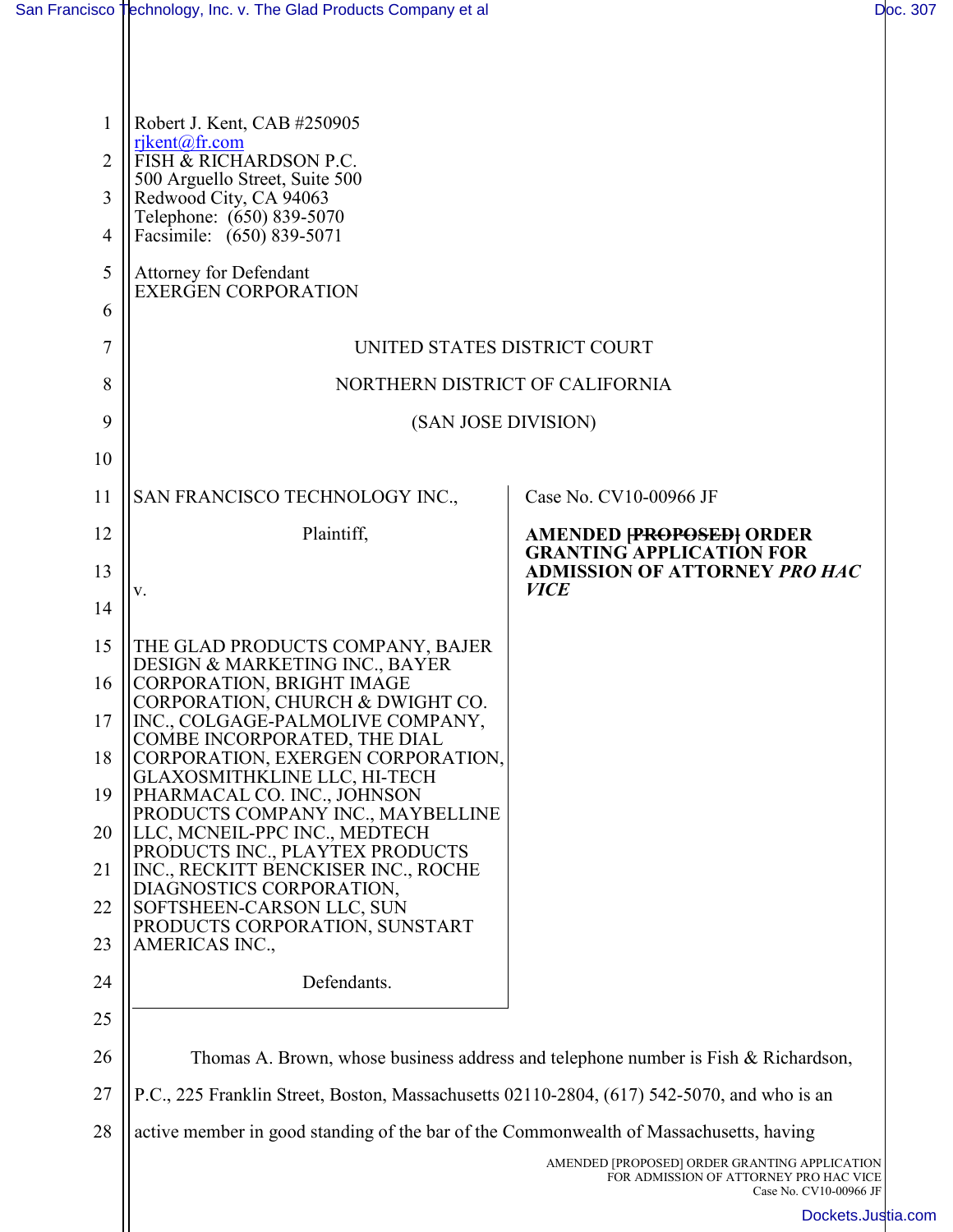| $\mathbf{1}$   | applied in the above-entitled action for admission to practice in the Northern District of California |
|----------------|-------------------------------------------------------------------------------------------------------|
| $\overline{2}$ | on a pro hac vice basis, representing Exergen Corporation.                                            |
| 3              | IT IS HEREBY ORDERED THAT the application is granted, subject to the terms and                        |
| $\overline{4}$ | conditions of Civil L.R. 11-3. All papers filed by Thomas A. Brown must indicate appearance pro       |
| 5              | hac vice. Service of papers upon and communication with co-counsel designated in the                  |
| 6              | application will constitute notice to the party. All future filings in this action are subject to the |
| 7              | requirements contained in General Order No. 45, Electronic Case Filing.                               |
| 8              |                                                                                                       |
| 9              | Dated: $7/6$<br>, 2010                                                                                |
| 10             |                                                                                                       |
| 11             | Honorable Jer <b>my</b> D. Fogel                                                                      |
| 12             | United States District Court Judge                                                                    |
| 13             | 50720769.doc                                                                                          |
| 14             |                                                                                                       |
| 15             |                                                                                                       |
| 16             |                                                                                                       |
| 17             |                                                                                                       |
| 18             |                                                                                                       |
| 19             |                                                                                                       |
| 20             |                                                                                                       |
| 21             |                                                                                                       |
| 22             |                                                                                                       |
| 23             |                                                                                                       |
| 24             |                                                                                                       |
| 25             |                                                                                                       |
| 26<br>27       |                                                                                                       |
| 28             |                                                                                                       |
|                | $\overline{2}$<br>AMENDED [PROPOSED] ORDER GRANTING APPLICATION                                       |
|                | FOR ADMISSION OF ATTORNEY PRO HAC VICE<br>Case No. CV10-00966 JF                                      |
|                |                                                                                                       |